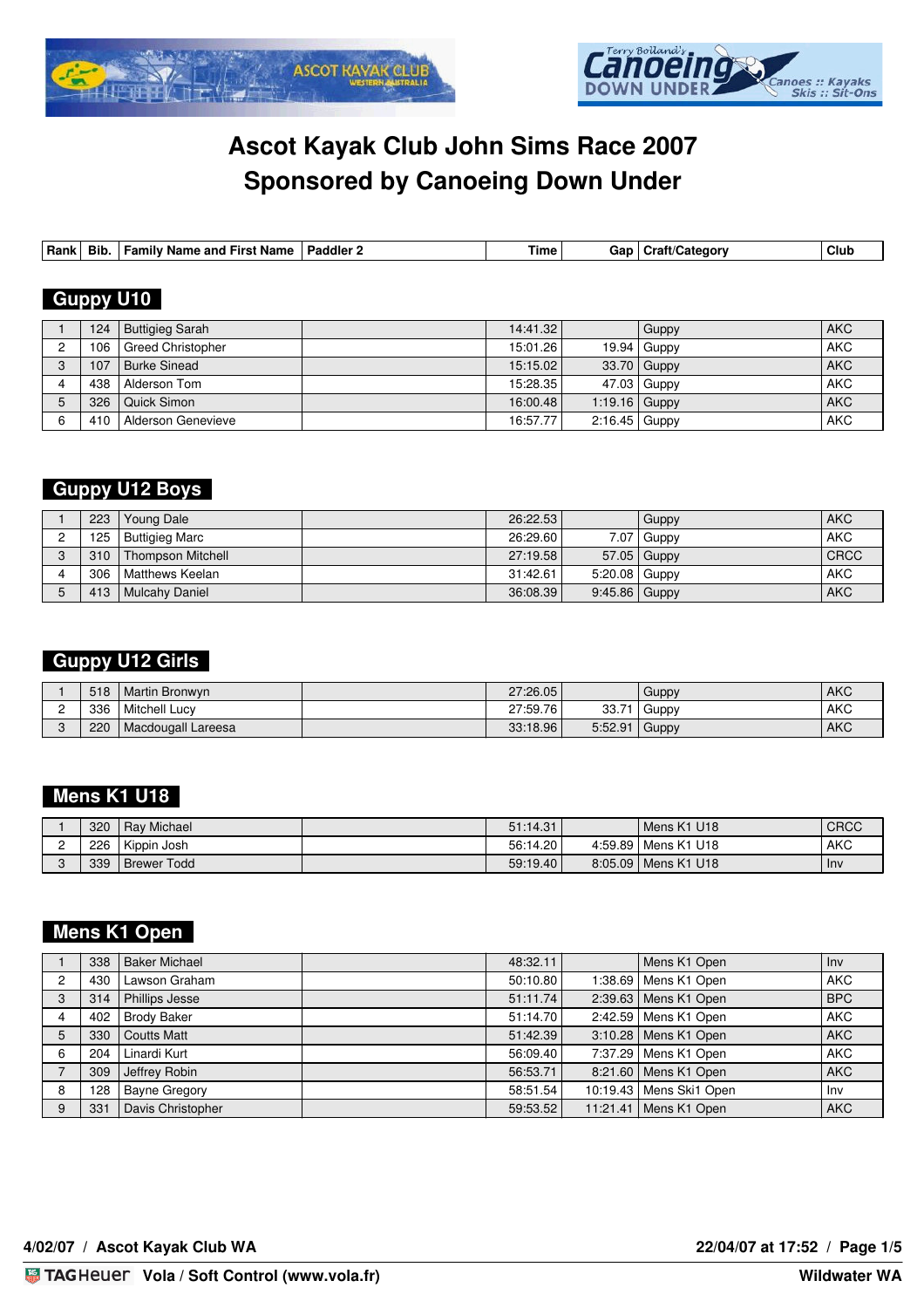



| Bib.<br>Paddler<br>Family<br>and<br><b>First Name</b><br><b>Name</b> | $-$<br>Gar<br>Гіmе | ⊶raft/Category | Clut |
|----------------------------------------------------------------------|--------------------|----------------|------|
|----------------------------------------------------------------------|--------------------|----------------|------|

# **Mens K1 35+**

|   | 404 | Anderson Ramon         | 49:59.97   | Mens $K1$ 35+           | <b>AKC</b> |
|---|-----|------------------------|------------|-------------------------|------------|
| 2 | 409 | <b>Tomczak Peter</b>   | 51:26.61   | 1:26.64   Mens K1 35+   | <b>AKC</b> |
| 3 | 203 | Long Darryl            | 56:48.48   | 6:48.51   Mens K1 35+   | <b>AKC</b> |
|   | 511 | <b>McWhirter Bruce</b> | 57:34.43   | 7:34.46 Mens K1 35+     | <b>AKC</b> |
| 5 | 407 | Godwin Graeme          | 1h00:58.03 | 10:58.06   Mens K1 35+  | <b>AKC</b> |
| 6 | 212 | Grimshaw Colin         | 1h03:10.00 | 13:10.03 Mens Ski 1 35+ | <b>AKC</b> |
|   | 324 | Quick Adrian           | 1h05:06.35 | 15:06.38   Mens K1 35+  | <b>AKC</b> |
| 8 | 117 | <b>Millard David</b>   | 1h06:13.74 | 16:13.77   Mens K1 35+  | <b>AKC</b> |
| 9 | 412 | Mulcahy John           | 1h06:46.64 | 16:46.67   Mens K1 35+  | <b>AKC</b> |

#### **Mens K1 45+**

|                | 431 | Hoffmann Bernard | 52:35.22   | Mens $K1$ 45+          | l AKC       |
|----------------|-----|------------------|------------|------------------------|-------------|
| $\overline{2}$ | 508 | Mee Anthony      | 59:05.19   | 6:29.97 Mens K1 45+    | l AKC       |
| 3              | 333 | Hayden Andrew    | 1h01:03.10 | 8:27.88   Mens K1 45+  | <b>CRCC</b> |
| 4              | 337 | Loss Joel        | 1h01:35.58 | 9:00.36 Mens K1 45+    | <b>SCC</b>  |
| 5              | 512 | Hilton John      | 1h01:49.63 | 9:14.41   Mens K1 45+  | <b>AKC</b>  |
| 6              | 502 | Walker Glenn     | 1h03:21.76 | 10:46.54 Mens K1 45+   | l AKC       |
|                | 514 | Chounding Tony   | 1h04:12.22 | 11:37.00 Mens K1 45+   | l AKC       |
| 8              | 434 | Cooper Damian    | 1h05:30.54 | 12:55.32 Mens K1 45+   | l AKC       |
| 9              | 110 | Kuhne Peter      | 1h11:15.67 | 18:40.45   Mens K1 45+ | <b>AKC</b>  |

# **Mens K1 55+**

| 222 | <b>I Roll Robert</b> | 58:08.52   | 1 Mens K1 55+           | <b>AKC</b> |
|-----|----------------------|------------|-------------------------|------------|
| 432 | I Allen Keith        | 1h03:32.49 | 5:23.97   Mens K1 55+   | <b>AKC</b> |
|     | 414   Owen Graham    | 1h07:00.96 | $8:52.44$   Mens K1 65+ | <b>AKC</b> |
| 101 | l Nash John          | 1h07:13.93 | 9:05.41   Mens K1 55+   | <b>AKC</b> |
| 221 | Sims John            | 1h10:59.19 | 12:50.67   Mens K1 65+  | <b>AKC</b> |

#### **Womens K1 U18**

| 440 | l Martin Javmee Lee          | 1h04:03.00 | I Womens K1 U18          | <b>AKC</b> |
|-----|------------------------------|------------|--------------------------|------------|
| 120 | <sup>I</sup> Bainbridge Kate | 1h05:53.53 | 1:50.53   Womens K1 U18  | <b>AKC</b> |
| 318 | Herrera Nicole               | 1h23:46.10 | 19:43.10   Womens K1 U18 | <b>AKC</b> |

# **Womens K1 Open**

| 406 | Forgione Kate   | 52:33.56     | l Womens K1 Open           | <b>CRCC</b>      |
|-----|-----------------|--------------|----------------------------|------------------|
| 504 | l Bateman Jenni | 56:52.51     | 4:18.95   Womens K1 Open   | <sup>1</sup> BPC |
| 416 | Draper Kylee    | 1h10:37.61   | 18:04.05   Womens Ski1 35+ | i Inv            |
| 109 | MacGregor Lorna | 1h24:43.54 l | 32:09.98 Womens K1 35+     |                  |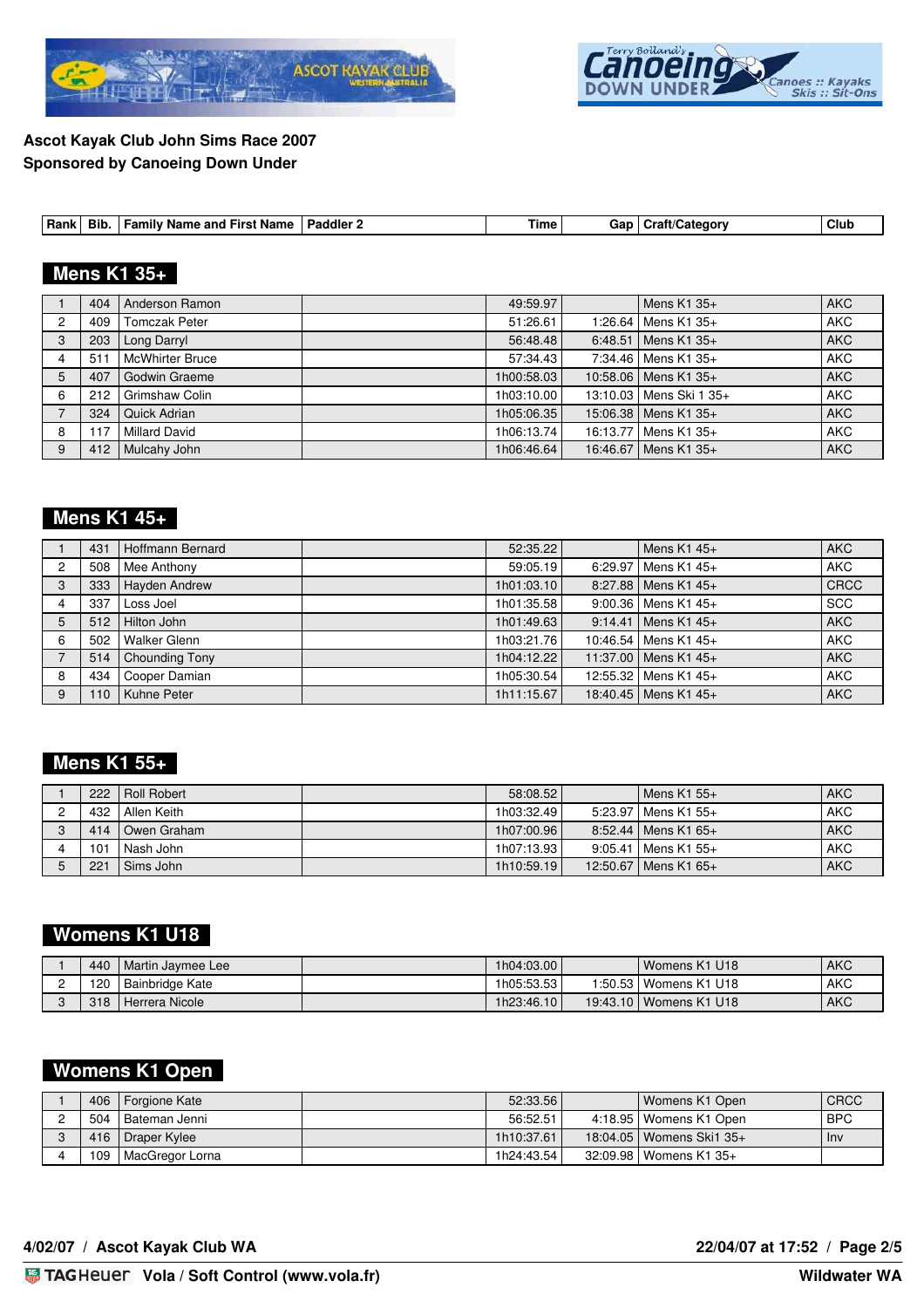



## **Womens K1 45+**

| 516 | Darbyshire Judy     | 1h04:41.04 | l Womens K1 45+          | <b>AKC</b> |
|-----|---------------------|------------|--------------------------|------------|
| 211 | Morgan Julie        | 1h05:40.60 | 59.56   Womens K1 45+    | <b>AKC</b> |
| 105 | <b>Davin Alaine</b> | 1h11:24.77 | 6:43.73   Womens K1 45+  |            |
| 506 | I Khorshid Robyn    | 1h15:05.79 | 10:24.75   Womens K1 55+ | <b>AKC</b> |

# **Mens K2 Open**

|                  | 520   Myers Steve   | Grant Pepper    | 50:33.21   | l Mens K2 Open           | AKC        |
|------------------|---------------------|-----------------|------------|--------------------------|------------|
|                  | 114   Ferguson Joel | Mike Whittaker  | 52:02.44   | 1:29.23   Mens K2 Open   | l SCC      |
| 103 <sub>1</sub> | l Greed Lawrence    | l Patrick Burke | 54:54.47   | $4:21.26$   Mens K2 35+  | <b>AKC</b> |
| 510              | I Smith Ken         | l Gordon Innes  | 59:42.76   | 9:09.55   Mens Ski 2 35+ | AKC        |
| 127              | l Collett Laurie    | Brian Smith     | 1h09:42.89 | 19:09.68   Mens TK2 55+  | <b>AKC</b> |

### **Womens K2 Open**

| 112 | 'Thorpe Helke    | Julie Howlett  | 58:54.68   | l Womens K2 Open           | <b>AKC</b> |
|-----|------------------|----------------|------------|----------------------------|------------|
| 228 | l Newmarch Sallv | Lucy Warhurst  | 1h04:48.70 | 5:54.02   Womens Ski2 Open | -Inv       |
| 115 | Cranford Rebecca | Michelle Baker | 1h15:25.38 | 16:30.70 Womens K2 35+     | AKC        |

### **Mixed K2 Open**

| 433 | Long Neil             | Leonie Cockman     | 59:46.02     | l Mixed K2 35+           | <b>AKC</b> |
|-----|-----------------------|--------------------|--------------|--------------------------|------------|
| 519 | l Mvers Erin          | Terrv Brooke       | 1h00:04.12 l | 18.10 Mixed K2 Open      | <b>AKC</b> |
| 317 | l McCourt Michael     | I Karen Ladlaw     | 1h03:39.79   | 3:53.77   Mixed K2 Open  | <b>AKC</b> |
| 219 | I Colguhoun Chantelle | l Robert Colauhoun | 1h33:38.51   | 33:52.49   Mixed K2 Open | AKC        |

#### **Mens DR Open**

| 439 | l Worthy David           | 57:52.56   | l Mens DR 35+          | <b>AKC</b> |
|-----|--------------------------|------------|------------------------|------------|
| 315 | <sup>t</sup> Killen Sean | 1h06:02.35 | 8:09.79   Mens DR Open | <b>AKC</b> |
| 123 | Buttigieg Paul           | 1h09:45.40 | 11:52.84   Mens DR 35+ | <b>AKC</b> |

## **Mens DR 55+**

| 102 | <b>Bolland Terry</b> | 1h03:09.99 l | $l$ Mens DR 55+                 | <b>AKC</b> |
|-----|----------------------|--------------|---------------------------------|------------|
| 118 | l Dashwood Bevan     | 1h03:12.45 l | 2.46 $\blacksquare$ Mens DR 55+ |            |
| 408 | <b>Tupling Dave</b>  | 1h04:20.03   | 1:10.04   Mens DR $55+$         | <b>AKC</b> |
| 305 | I Irwin Patrick      | 1h10:01.66   | $6:51.67$   Mens DR $55+$       | <b>AKC</b> |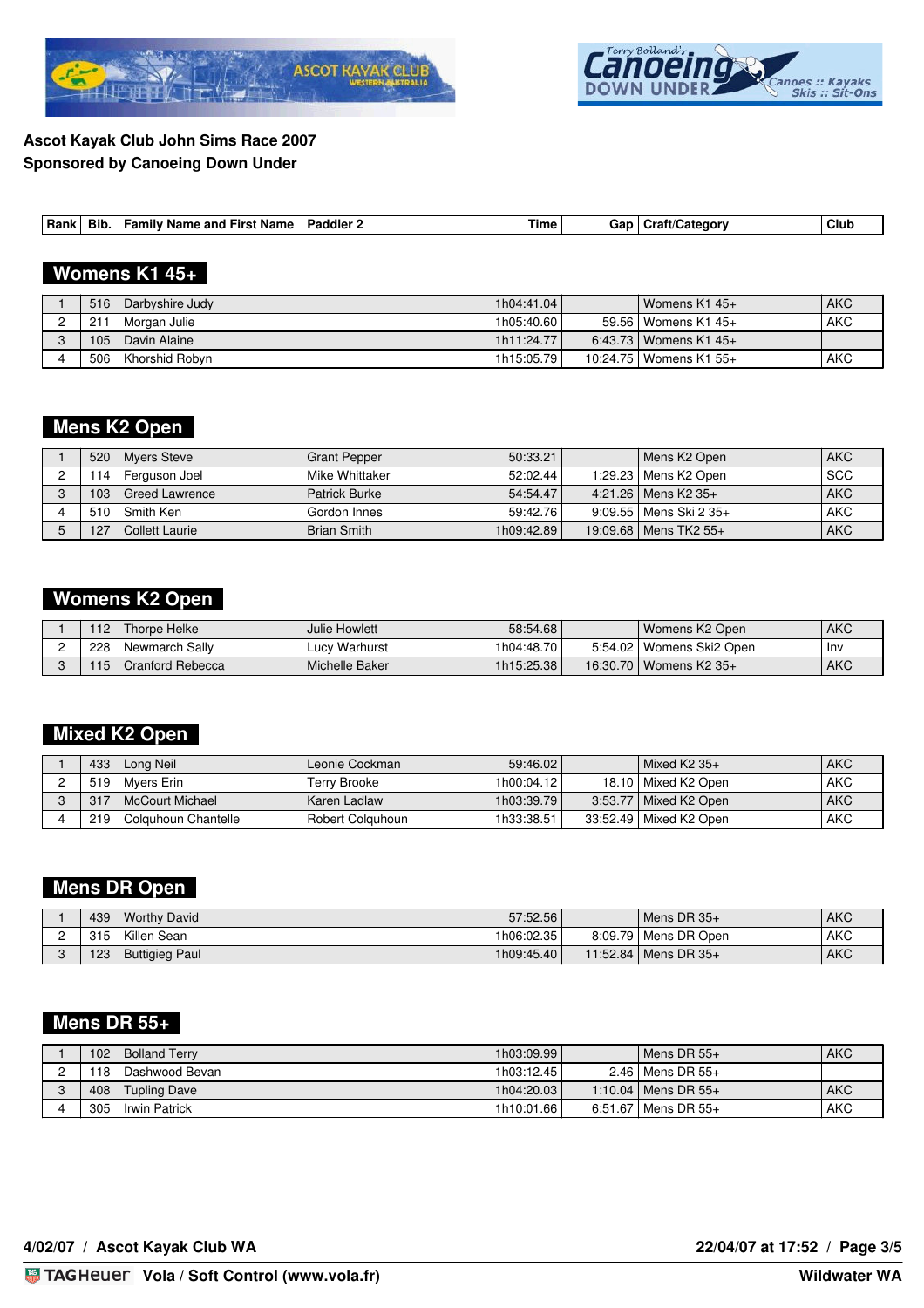



### **Mens Long Plastic Open**

| 225 | Newbery Leigh     | 1h08:16.37 | Mens Long Plastic Open            | l scc |
|-----|-------------------|------------|-----------------------------------|-------|
| 332 | Hornby Marcus     | 1h10:00.40 | 1:44.03   Mens Long Plastic Open  | l AKC |
| 215 | Gerritson Michael | 1h14:47.62 | 6:31.25   Mens Long Plastic Open  |       |
| 335 | Hale Michael      | 1h16:18.79 | 8:02.42   Mens Long Plastic Open  | l Inv |
| 435 | Swales Jason      | 1h17:11.58 | 8:55.21   Mens Long Plastic Open  | Inv   |
| 436 | Lowden Kris       | 1h24:18.85 | 16:02.48   Mens Long Plastic Open | l Inv |

### **Mens Long Plastic 35+**

| 505 | <b>Boldy Dave</b>      | 1h07:53.18   | Mens Long Plastic 35+             | <b>AKC</b> |
|-----|------------------------|--------------|-----------------------------------|------------|
| 515 | <b>Moriarty Stuart</b> | 1h08:51.15   | 57.97 Mens Long Plastic 35+       | l Inv      |
| 210 | Villemin Andre         | 1h09:09.00 l | 1:15.82   Mens Long Plastc $35+$  |            |
|     | 316 Smythe Glenn       | 1h10:16.63   | 2:23.45   Mens Long Plastic 35+   | l Inv      |
| 308 | Draper Grant           | 1h11:41.24   | $3:48.06$ Mens Long Plastic $35+$ | $ $ lnv    |
| 327 | Minns Domoninc         | 1h16:07.68   | 8:14.50   Mens Long Plastic 35+   | l Inv      |

#### **Mens Long Plastic 45+**

|   | 322 | Mantell Mick       | 1h07:59.53          | Mens Long Plastic 45+             | l AKC      |
|---|-----|--------------------|---------------------|-----------------------------------|------------|
|   | 437 | Patterson Paul     | 1h08:15.00 <b>l</b> | 15.47 Mens Long Plastic 45+       | l Inv      |
| 3 | 224 | Home Larry         | 1h08:18.76          | 19.23 Mens Long Plastic 55+       |            |
|   | 509 | Fry Tony           | 1h09:06.95          | 1:07.42   Mens Long Plastic $45+$ | <b>AKC</b> |
|   | 503 | Breed John         | 1h10:54.29          | 2:54.76   Mens Long Plastic $45+$ |            |
| 6 | 122 | Bramley Jim        | 1h14:17.29          | 6:17.76 Mens Long Plastic $55+$   | l AKC      |
|   | 129 | <b>Ashby Peter</b> | 1h16:13.43          | 8:13.90   Mens Long Plastic 45+   | l Inv      |
|   | 104 | l Brown Peter      | 1h19:11.82          | 11:12.29   Mens Long Plastic 45+  |            |

### **Mens Short Plastic Open**

| 214 | Hannett Neil     | 1h08:51.36 | Mens Short Plastic 45+              | <b>AKC</b> |
|-----|------------------|------------|-------------------------------------|------------|
| 217 | Southwell Warren | 1h11:59.07 | 3:07.71   Mens Short Plastic 55+    | l Inv      |
| 206 | l Molek Richard  | 1h11:59.58 | $3:08.22$   Mens Short Plastic 45+  | <b>AKC</b> |
| 201 | Wall Steve       | 1h14:13.49 | 5:22.13   Mens Short Plastic 35+    |            |
| 328 | Singleton Josh   | 1h16:50.64 | 7:59.28   Mens Short Plastic Open   | <b>AKC</b> |
| 126 | Keys Richard     | 1h25:51.01 | 16:59.65   Mens Short Plastic $45+$ | <b>AKC</b> |

# **Short Course Mens**

| 325 | ∽<br>uick<br>: Liam | $-1.51.88$ $\blacksquare$                         |             | Short<br>Course Mens                                  | <b>AKC</b> |
|-----|---------------------|---------------------------------------------------|-------------|-------------------------------------------------------|------------|
| 11F | . Hansen Jesper     | $\overline{\phantom{0}}$<br>00.1<br>. 45 '<br>.ءت | 1077<br>9.5 | .0001<br>$\overline{\phantom{0}}$<br>Course Mens<br>. | AKC        |